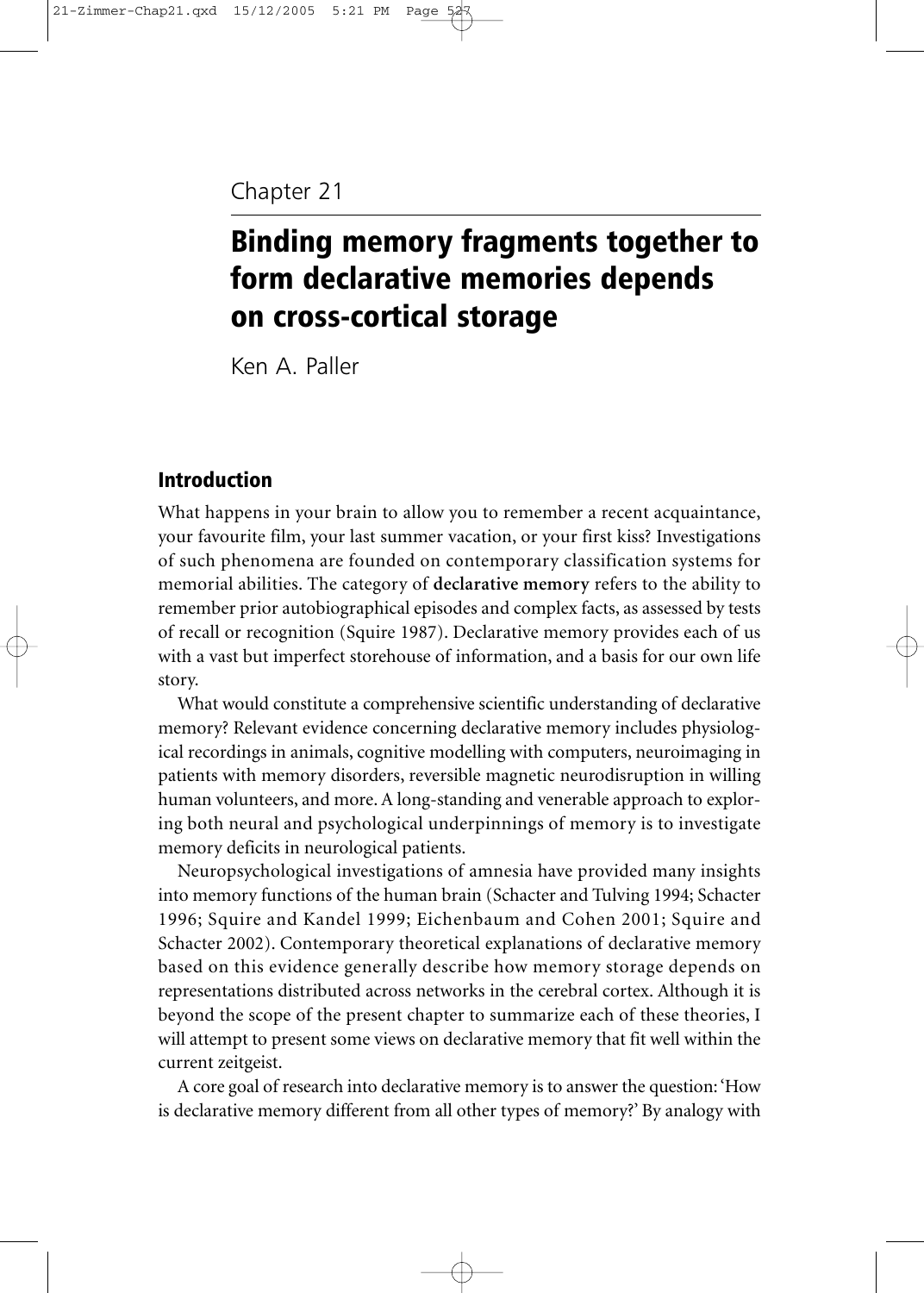the 'Four Questions' traditionally recited by the youngest child at Passover celebrations, consider the following answers to this overarching question (Paller 2002), which will be elaborated on in subsequent sections.

- 1. Declarative memory is behaviourally distinct in that it is assessed using recall and recognition tests for facts and episodes.
- 2. Declarative memory has distinct subjective characteristics in that it is often accompanied by the experience of conscious recollection.
- 3. Declarative memory has a distinct cognitive structure that entails retrieving a conjunction of discrete informational fragments.
- 4. Declarative memory has a distinct neural basis that depends on storage across a set of neocortical modules, with enduring storage dependent upon a cross-cortical consolidation process mediated by cortico-hippocampal and cortico-thalamic networks.

Although each of these four points is important, I take the position that our understanding of declarative memory can be significantly improved by striving to elucidate the connections between them. Thus binding is at the core of this understanding. Cross-cortical storage is a way to bind together the distinct neocortical ensembles that comprise a declarative memory. At the same time, these ensembles represent a set of discrete informational fragments that must be bound together. This **neurocognitive binding** of declarative memories is essential for the recall and recognition of facts and episodes, and it may also be a critical ingredient for the experience of conscious recollection.

### Neurocognitive foundations of declarative memory

Investigations of amnesia have focused on patients who experience memory difficulties, but whose intellectual functioning is otherwise preserved. An amnesic patient may carry on an intelligent and detailed conversation but, shortly afterwards, be unable to remember that the conversation ever occurred. On the other hand, such patients often produce completely normal performance when it comes to a set of other memory phenomena collectively referred to as **non-declarative memory** (Table 21.1). These selective memory deficits imply that certain neural computations are essential for recalling and recognizing episodes and facts, but not for perceiving and manipulating the same types of information in other ways. Indeed, it appears that cortical networks play a major role in perceiving and manipulating the information inherent in an episode, whereas alterations in connections among neurons in these same networks are responsible for declarative memory storage.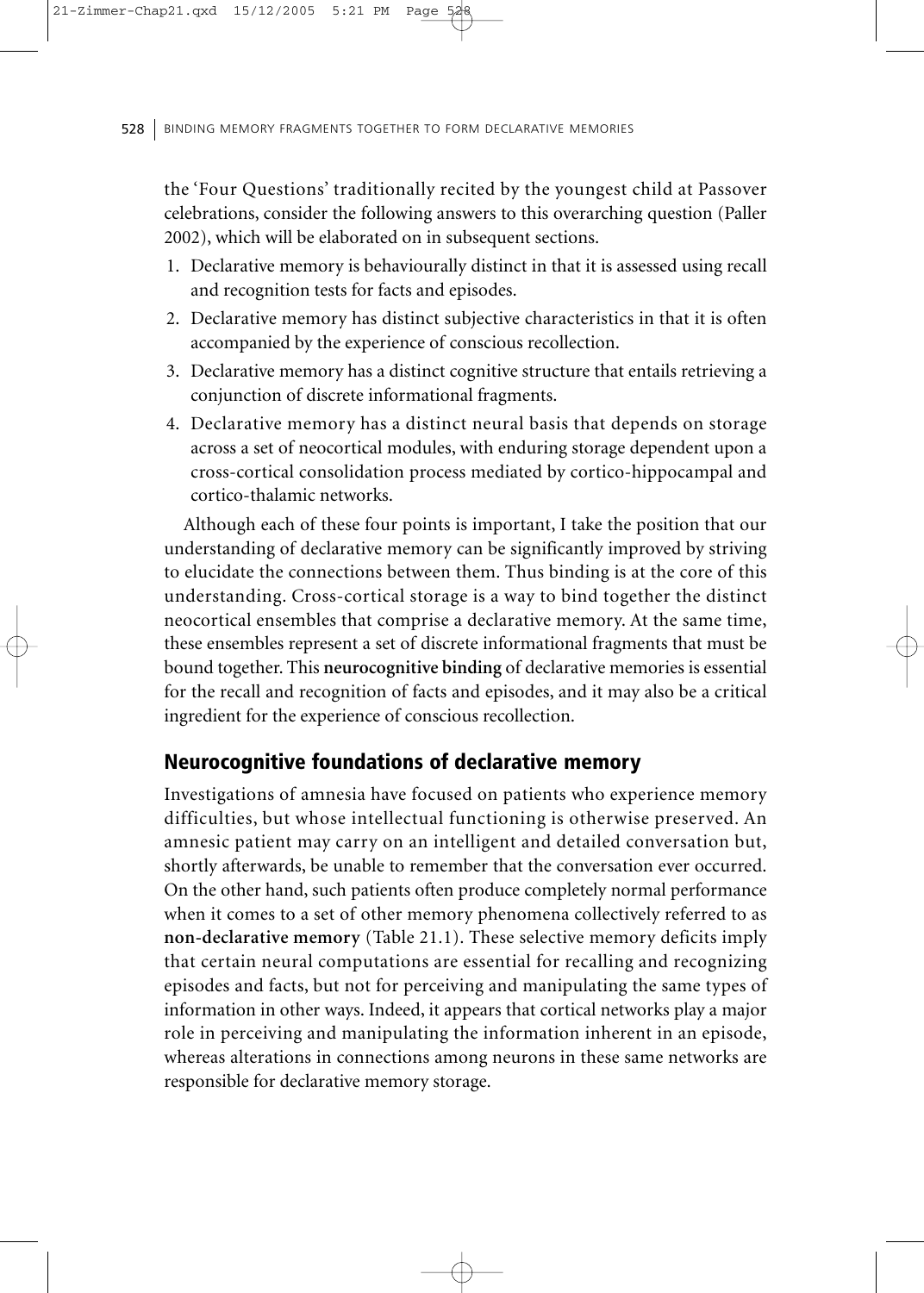| <b>Type of memory</b>                  | <b>Definition</b>                                                                                                                            | <b>Findings in circumscribed amnesia</b>                                                                                                                                         |
|----------------------------------------|----------------------------------------------------------------------------------------------------------------------------------------------|----------------------------------------------------------------------------------------------------------------------------------------------------------------------------------|
| Declarative memory                     | Recall and recognition of<br>episodes and facts (i.e. episodic<br>memory and semantic memory)                                                | Impairment in storage, producing deficits<br>in new learning (anterograde amnesia) and<br>in remembering information acquired prior<br>to illness or injury (retrograde amnesia) |
| Immediate memory                       | Information kept in mind by<br>continuous rehearsal (e.g. verbal<br>working memory)                                                          | Preserved                                                                                                                                                                        |
| Non-declarative<br>memory <sup>a</sup> |                                                                                                                                              | Generally preserved, but with some notable<br>exceptions                                                                                                                         |
| Perceptual priming                     | Speeded or more accurate<br>responses to a stimulus when<br>repeated, based on altered<br>perceptual representations                         | Preserved if performance is not<br>contaminated by declarative memory (i.e.<br>implicit memory testing with no explicit<br>retrieval)                                            |
| Conceptual priming                     | Speeded or more accurate<br>responses to a stimulus when<br>repeated, based on altered<br>conceptual representations                         | Preserved in some cases, but further<br>investigation is required, particularly<br>across stimulus domains                                                                       |
| <b>Skills</b>                          | Behaviours that improve<br>gradually with practice,<br>including cognitive skills<br>(e.g. reading mirror-reversed<br>text) and motor skills | Preserved when skill acquisition is<br>accomplished without reliance on<br>declarative memory (which is not the case<br>for many skills learned outside the<br>laboratory)       |
| Classical conditioning                 | Learned associations between<br>two stimuli, one of which<br>elicits an automatic response                                                   | Preserved under conditions with temporal<br>overlap between conditioned and<br>unconditioned stimuli                                                                             |

Table 21.1 Comparing declarative memory with other types of memory

21-Zimmer-Chap21.qxd 15/12/2005 5:21 PM

a Also includes non-associative learning, habits, category learning, and artificial grammar learning.

Here I will articulate a theoretical explanation for such memory disorders that postulates a core defect in a process called **cross-cortical storage**. This process is assumed to be essential for connecting the fragments of an episode or the various features of a complex fact together into a coherent and sturdy representation in the brain (Paller 1997, 2002). For example, fragments linked together in the cerebral cortex to form an enduring memory of an episode might include representations of various sights, sounds, smells, spatial layout of objects, people, actions, emotional colouring, a set of precipitating events, consequences of the episode, and so on. Cortical regions are clearly specialized for processing these different types of information.

The cross-cortical storage process is believed to depend on a group of representations instantiated not in a single brain region but rather in many neocortical networks, each specialized for a different set of computations. The fundamental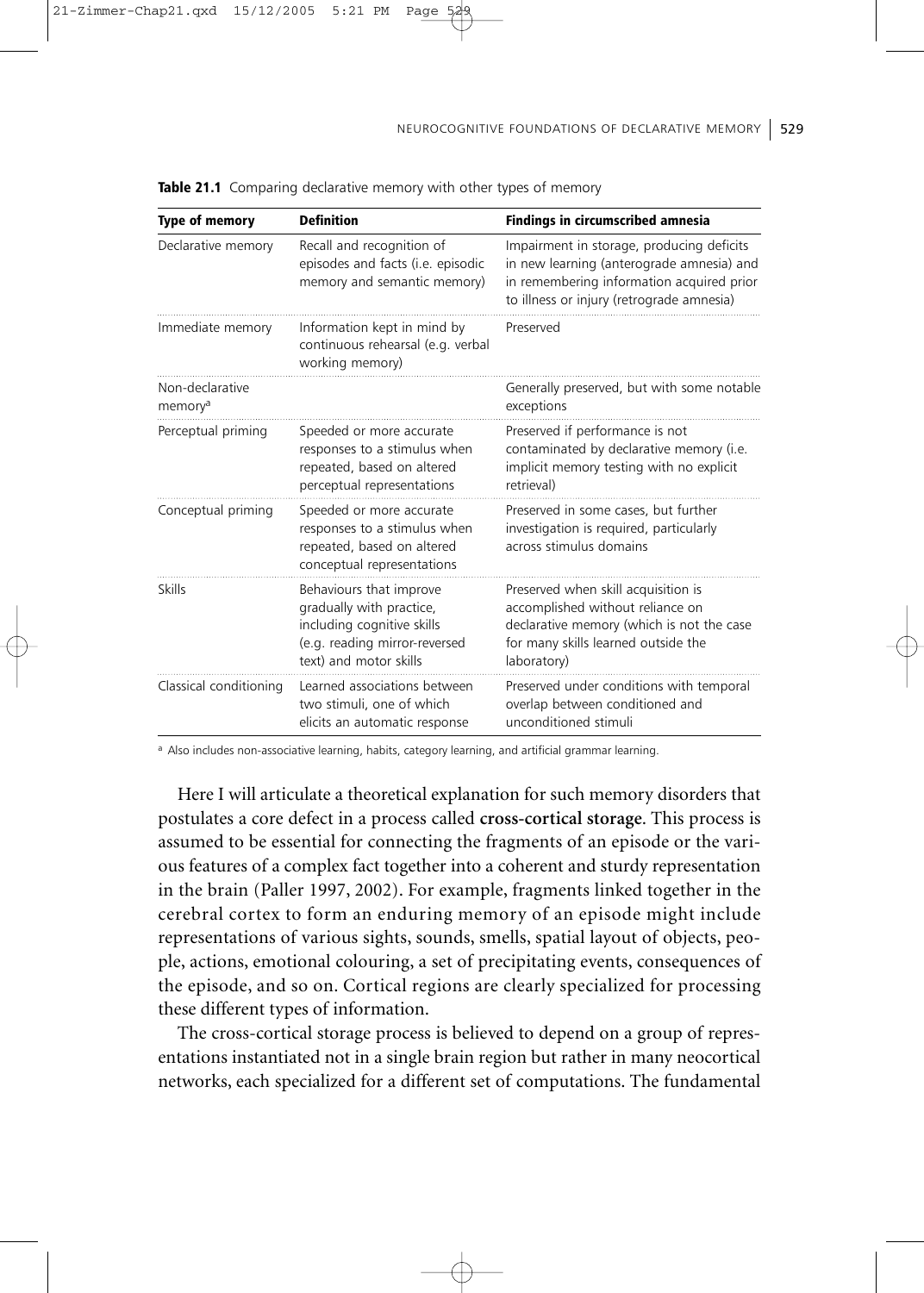characteristic of declarative memory is taken to be its dependence on a linking together of discrete representations in multiple neocortical zones. I propose that this fundamental neural characteristic strongly influences the form of the other characteristics of declarative memory: its cognitive characteristics, its behavioural characteristics, and its association with conscious recollection.

**Binding** is a key aspect of declarative memory, but the term 'binding' can take on substantively different meanings in different contexts. For example, binding of a different sort, feature integration, occurs during visual object perception when distinct features present at the same spatial location are processed such that representations of feature conjunctions are formed (see Chapter 12). Binding also occurs in immediate memory as multimodal and multidimensional representations of sensory input are formed and manipulated. With respect to declarative memory, binding concerns representational elements in memory that can be brought back together in a unitized way when a specific episode or fact is retrieved. Declarative memory binding (cross-cortical storage) is accomplished through network interactions that are not well understood but that probably involve changes in neuronal connectivity among various neocortical regions and the medial temporal region, as well as between the neocortex and the medial diencephalon. This hypothesis is based on the fact that amnesia generally results from damage to either the medial temporal or the diencephalic regions of the brain.

Furthermore, cross-cortical storage is not finalized immediately after a learning episode; rather, it can evolve over an extended time course as the information becomes integrated with knowledge already accrued as well as with information acquired subsequently. This process of **cross-cortical consolidation** may continue for many years for a fact or event that is re-evaluated, re-interpreted, and repeatedly integrated with other information. Cross-cortical consolidation may proceed not only during waking, but also during sleep (Maquet *et al*. 2003; Paller and Voss 2004). It may also continue beyond a point in time when the memory has become cortically self-sufficient, i.e. when the memory would not be disrupted by hippocampal damage because critical cortical storage sites would be sufficient to support retrieval. This brain damage leads to difficulties in remembering declarative memories that are not cortically self-sufficient, including memories formed prior to the onset of amnesia (retrograde amnesia) and memories formed after the onset of amnesia (anterograde amnesia). Because memories are less likely to be cortically self-sufficient if acquired recently, retrograde amnesia is typically worse for recently acquired information. Many amnesic patients can remember episodes from their childhood and early adulthood as well as anyone.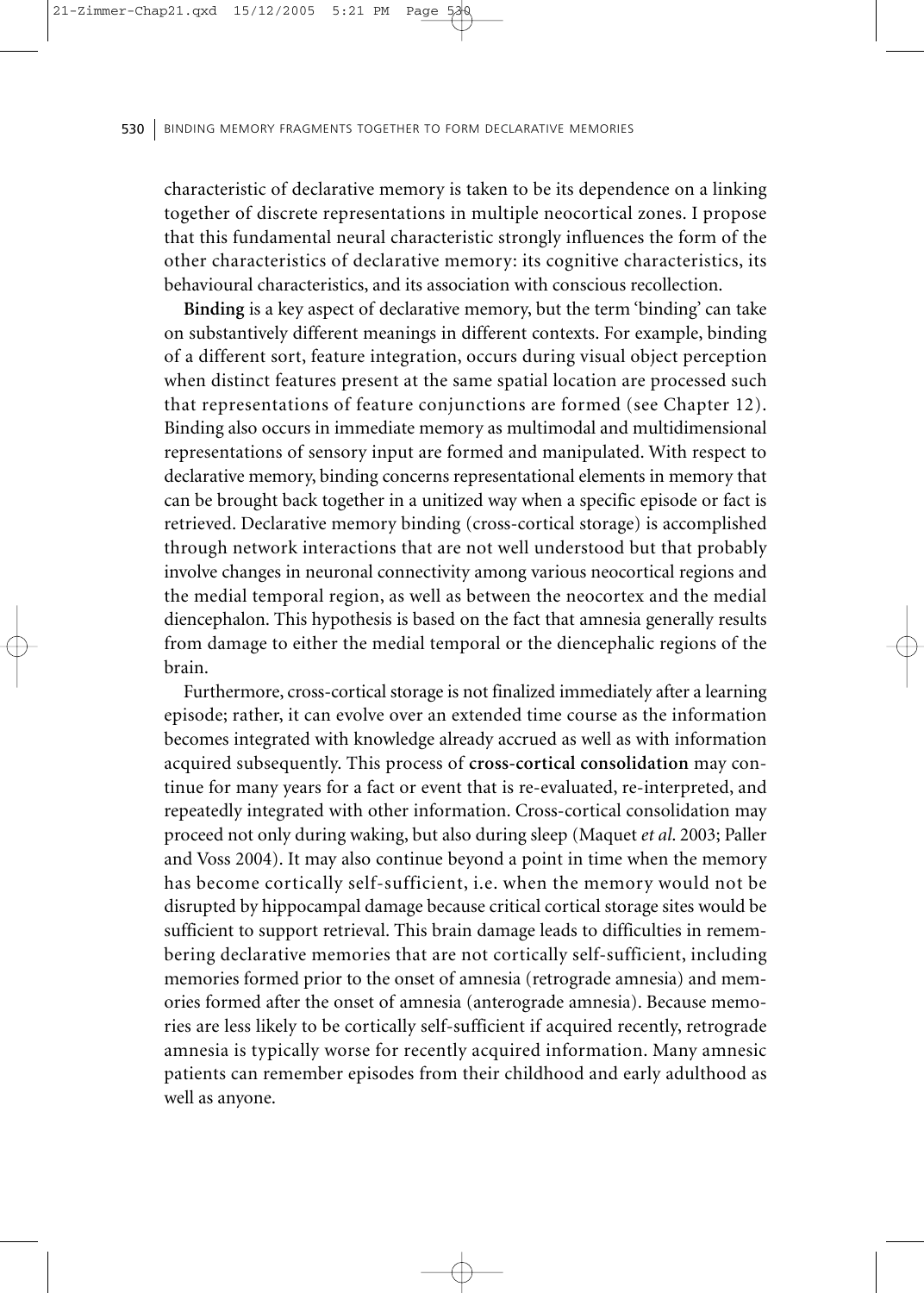21-Zimmer-Chap21.qxd 15/12/2005 5:21

Normal declarative memory is a by-product of three stages of information processing. **Encoding** refers to the initial stage, when information arrives in the brain following sensory analysis or via imagination. The term encoding has been used to refer to the input and comprehension of this information (which is not problematic for amnesic patients), as well as to the transformation of the experience into a memory (which is impaired in amnesia).

As described above, declarative memory formation is often not finalized at encoding but rather can continue over a prolonged storage period when memory is subject to change, consolidation, interference, distortion, and forgetting. **Storage** denotes this second stage of information processing, which may actually begin as soon as new information is acquired.

The final stage, **retrieval**, takes place when memory is accessed and used. Amnesic patients are generally able to retrieve some memories, particularly those already consolidated to the point of cortical self-sufficiency. However, memory retrieval can be quite demanding and require effortful search strategies, such as when one searches for a relatively insignificant childhood memory. In such cases, contributions from the prefrontal cortex are especially important with respect to conducting a systematic search, evaluating products of retrieval, escaping from the present moment to bring a prior experience to mind, maintaining information in working memory, inhibiting the intrusion of irrelevant information, constructing a remembered experience based on retrieved information, evaluating the suitability of each bit of retrieved information, and so on. Accordingly, prefrontal damage alone can lead to memory retrieval difficulties, and when combined with medial temporal damage can lead to exacerbated memory deficits.

The evidence that amnesic patients can show intact performance when it comes to various types of non-declarative memory (Table 21.1) emphasizes the idea that declarative memory depends on special storage mechanisms. Nondeclarative memory does not require the linking of distinct representations across multiple neocortical zones. Often, tests of non-declarative memory do not make explicit reference to prior learning episodes; such tests are called implicit memory tests. For instance, behavioural responses to a specific stimulus may be faster or more accurate as a result of prior experience, even when a person is unable to remember that prior experience. This behavioural effect constitutes **priming** (also known as item-specific implicit memory). With respect to the concept of binding, declarative memory retrieval can be conceptualized as requiring the reinstatement of cross-cortically bound information; in contrast, priming may depend on locally bound information within some discrete cortical networks. Evidence relevant to this idea can be obtained in functional neuroimaging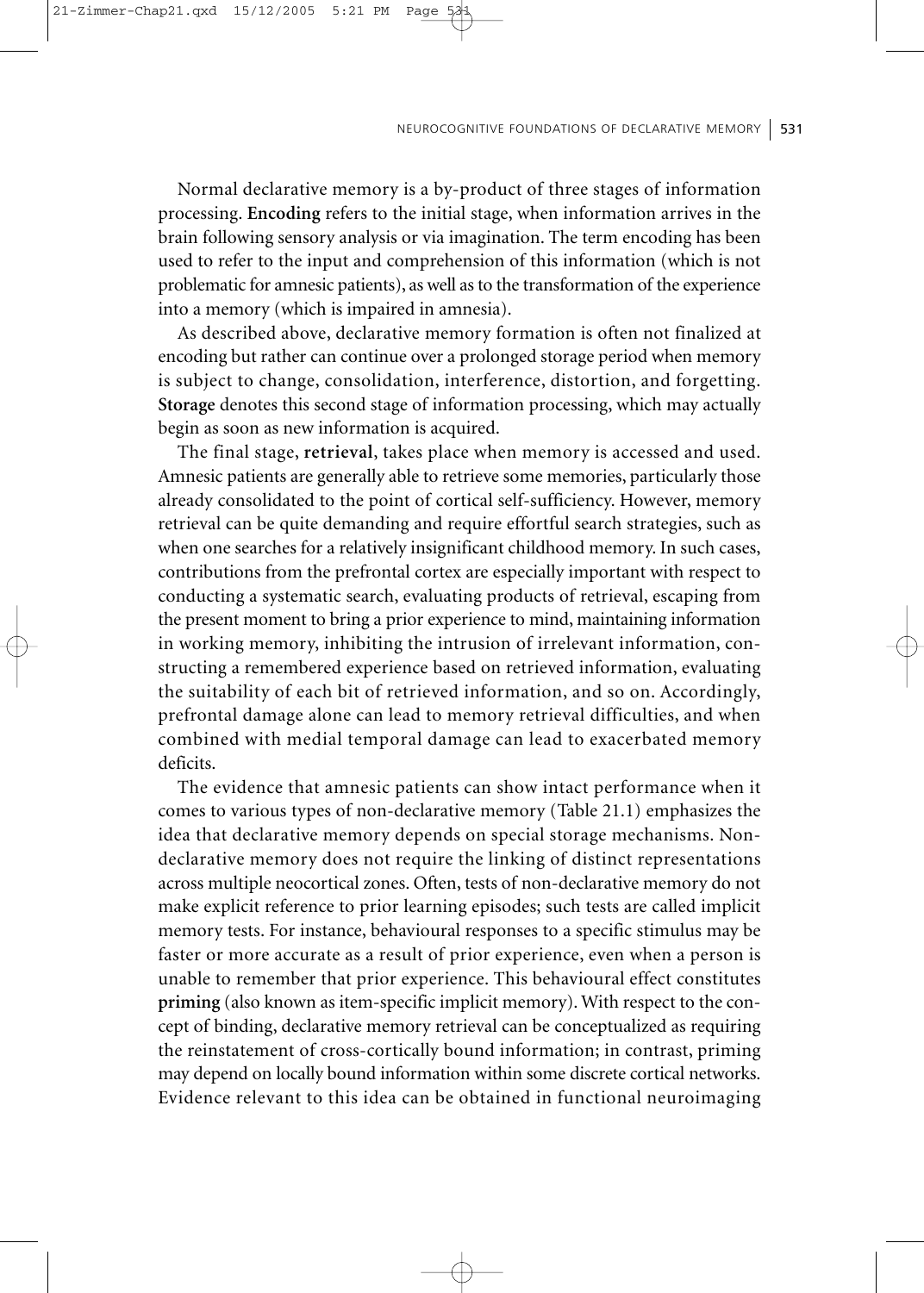experiments which can succeed in dissociating these two types of memory and, ideally (as described below), contrasting them within the same experiment while other stimulus and task factors are held constant. For example, EEG measures of neural synchrony (e.g. von Stein *et al*. 1999; Weiss and Rappelsberger 2000) may also prove relevant for contrasting binding across multiple cortical regions in declarative memory retrieval as opposed to the more localized processing in priming. Ultimately, explorations of the fundamental differences between declarative and non-declarative memory should shed light on the neurocognitive mechanisms unique to declarative memory.

Furthermore, understanding special cases when non-declarative memory is not preserved in amnesia can provide pivotal insights into the core defect. Future research may be able to test one particular prediction that follows from the foregoing discussion, namely that priming should be preserved in amnesia only when performance can be mediated through neural plasticity within one or more isolated neocortical zones. Special tests in which priming is mediated through neural plasticity connecting separate neocortical zones (see discussion of cross-domain conceptual priming below) should show that priming is impaired in amnesia.

# Electrophysiology of declarative memory

To gain further insight into the distinct cognitive functions that combine to support declarative memory, it will be crucial to be able to measure these functions independently. Recordings of the electrical activity of the brain have shown that such measures can indeed be obtained so as to track relevant memory functions on a millisecond-by-millisecond basis. I will outline this evidence below, emphasizing findings from my laboratory.

The EEG is a summation of electrical fields produced by the activity of vast numbers of neurons and recorded using electrodes placed harmlessly on an individual's head. Time-locked average responses known as event-related potentials (ERPs) can be calculated based on EEG responses to different categories of stimuli presented to the individual in a suitable experimental setting (for reviews of ERP studies of memory see Friedman and Johnson 2000; Mecklinger 2000; Paller 2000; Rugg and Wilding 2000; for a general review of ERP methods see Munte *et al*. 2000). ERPs can be characterized in terms of their latency (when they occur relative to the onset of a stimulus), their polarity (positive or negative at the recording location relative to a distant reference location), their amplitude (size of a potential deflection), and their topography (distribution of potential amplitudes across the head).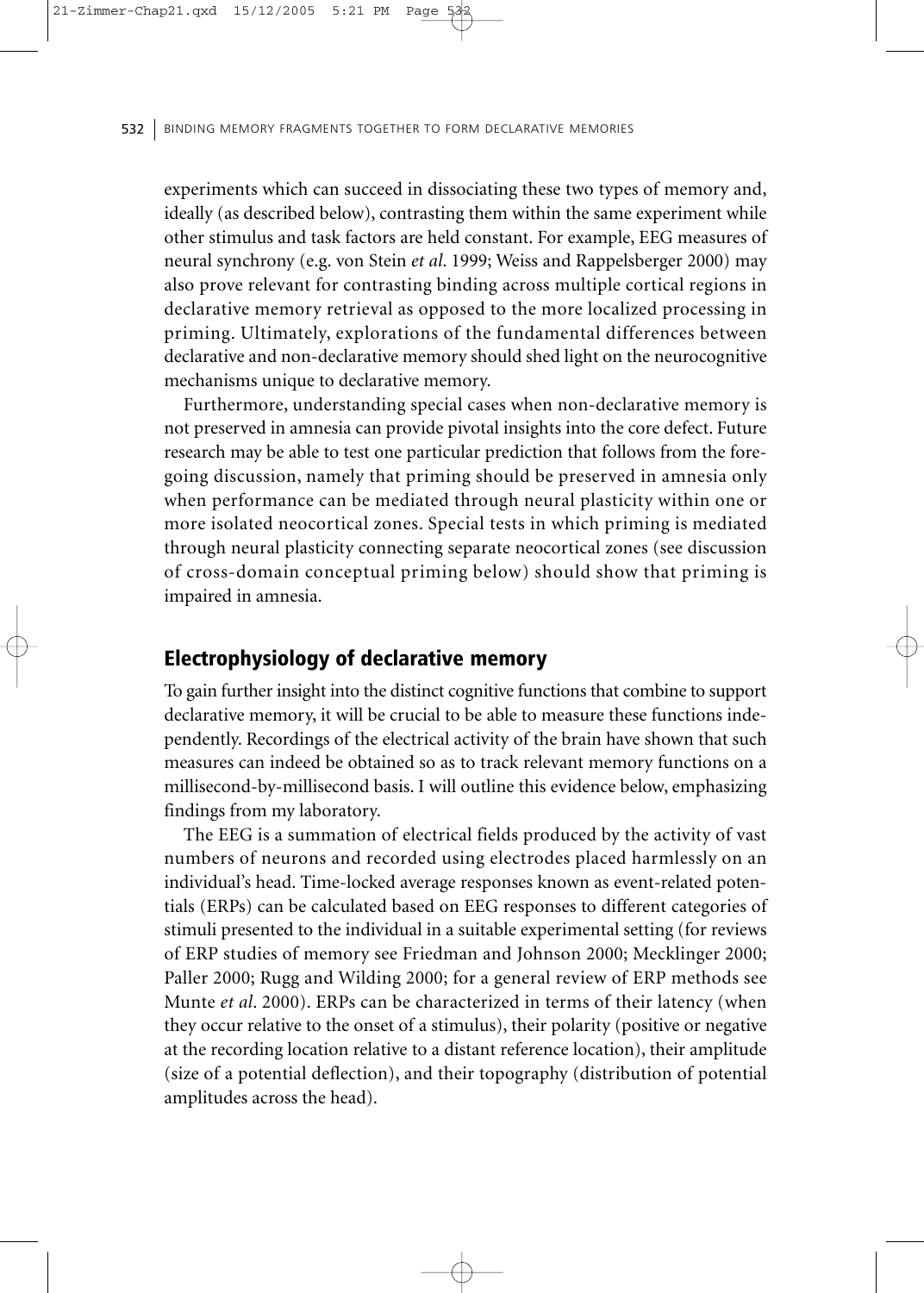The extant findings suggest that future prospects are strong for using electrophysiological measures of brain activity in healthy individuals to test and advance theoretical frameworks developed from neuropsychological studies of memory disorders. Despite the emphasis on ERP research, the general approach advocated here also holds for other methods of directly or indirectly measuring brain activity, including neuromagnetic, haemodynamic, and optical neuroimaging.

### Transforming experience into memory

21-Zimmer-Chap21.qxd 15/12/2005 5:21 PM

One way of investigating the formation of declarative memories is to contrast neural activity at encoding that predicts successful versus unsuccessful memory performance. Brain potentials that predict successful subsequent recall and recognition have been observed in many experiments. These potentials generally have a positive polarity over parietal or frontal brain regions relative to a distant reference location, reach maximal amplitudes 400–800 ms or so after stimulus onset, and have larger amplitudes for remembered stimuli (reviewed by Wagner *et al*. 1999; Paller and Wagner 2002). Similar ERPs have been observed in a few experiments in which electrodes were implanted in the medial temporal region of the brain in patients who were candidates for surgery to relieve medically intractable epilepsy (Fernandez *et al*. 1999, 2002). ERPs have also been identified which predict whether a person will remember seeing a common object, as well as whether a person will claim to have seen an object than was not actually seen but rather was imagined (Gonsalves and Paller 2000). Stimuli to be remembered in the majority of these ERP studies have been visual words, but other stimuli have been used including pictures of objects, faces, spoken names, and environmental sounds.

In one experiment, words were presented visually in an encoding phase followed by either an implicit or an explicit memory test (Paller 1990). In the implicit memory test, participants were instructed to complete three-letter stems with the first word to come to mind. The extent to which their completions matched words from encoding, compared with a baseline completion rate, provided a measure of priming. In the explicit memory test, participants attempted to recall words from the encoding phase to complete the stems. ERPs from the encoding phase were more positive for words recalled later than for words not recalled later. This systematic difference in brain potentials can be referred to as Dm-recall (an ERP **D**ifference based on later **m**emory performance on a **recall** test). On the other hand, ERPs did not reliably predict later priming. These findings, together with others, are consistent with the idea that Dm-recall indexed encoding activity specific to declarative memory formation, most likely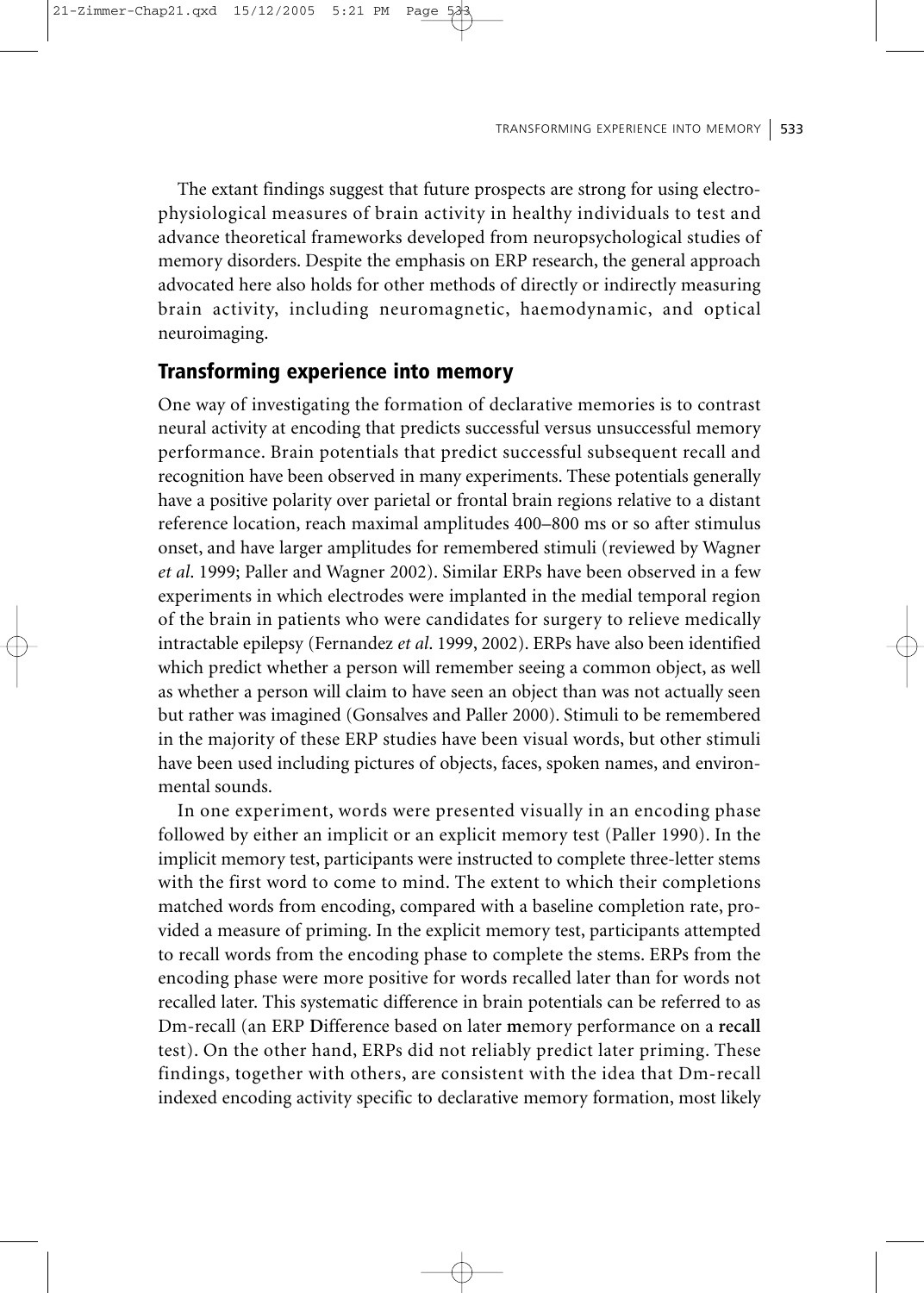

Figure 21.1 Examples of ERPs investigated in memory paradigms demonstrating (a) a subsequent memory effect and (b) an old–new effect. ERPs were elicited by words presented visually in the study and test phases of the same experiment (Paller *et al*. 1987). The recordings shown were obtained from electrodes located at the midline parietal scalp location in a group of 16 young adults. During the study phase (acquisition), participants responded to each word according to task requirements in four different tasks. During the test phase (recognition test), participants made yes–no recognition judgements followed by a three-choice confidence rating. The subsequent memory effect was observed by averaging ERPs recorded during acquisition as a function of later recognition performance. The ERP difference between responses to subsequently remember and subsequently forgotten words (Dm ) was apparent from about 400–800 ms after word onset. The old–new effect was recorded during the recognition test and is shaded in (b). ERPs elicited by old words were more positive than ERPs elicited by new words. Results also showed that this old–new effect was greater for words recognized with high confidence. However, old–new effects of this sort cannot be unequivocally linked to declarative memory, given that priming also occurs (see Fig. 21.2). (Adapted from Paller *et al*. 1987.)

pertaining to the meaning of each word rather than merely to its visual appearance. Similar Dm phenomena have also been observed using recognition tests, as shown in Figure 21.1(a).

In an experiment with faces, ERPs at initial encoding predicted not only whether later recognition was successful, but also the experiential quality of the recognition experience (Yovel and Paller 2003). Positive ERPs from parietal regions over both hemispheres predicted recognition accompanied by retrieval of episodic detail, whereas only right-parietal ERPs predicted successful recognition without episodic detail, a phenomenon referred to as **pure familiarity**, i.e. when a face seems familiar but is not remembered.

Other studies of ERPs, frequency-domain EEG measures, functional magnetic resonance images of brain activity, and spiking from single neurons have suggested that many cortical regions can be involved in memory encoding, and that hippocampal activity may be particularly relevant for the storage of declarative memories (Cameron *et al*. 2001; Fell *et al*. 2002; Paller and McCarthy 2002; Reber *et al*. 2002; Sederberg *et al*. 2003).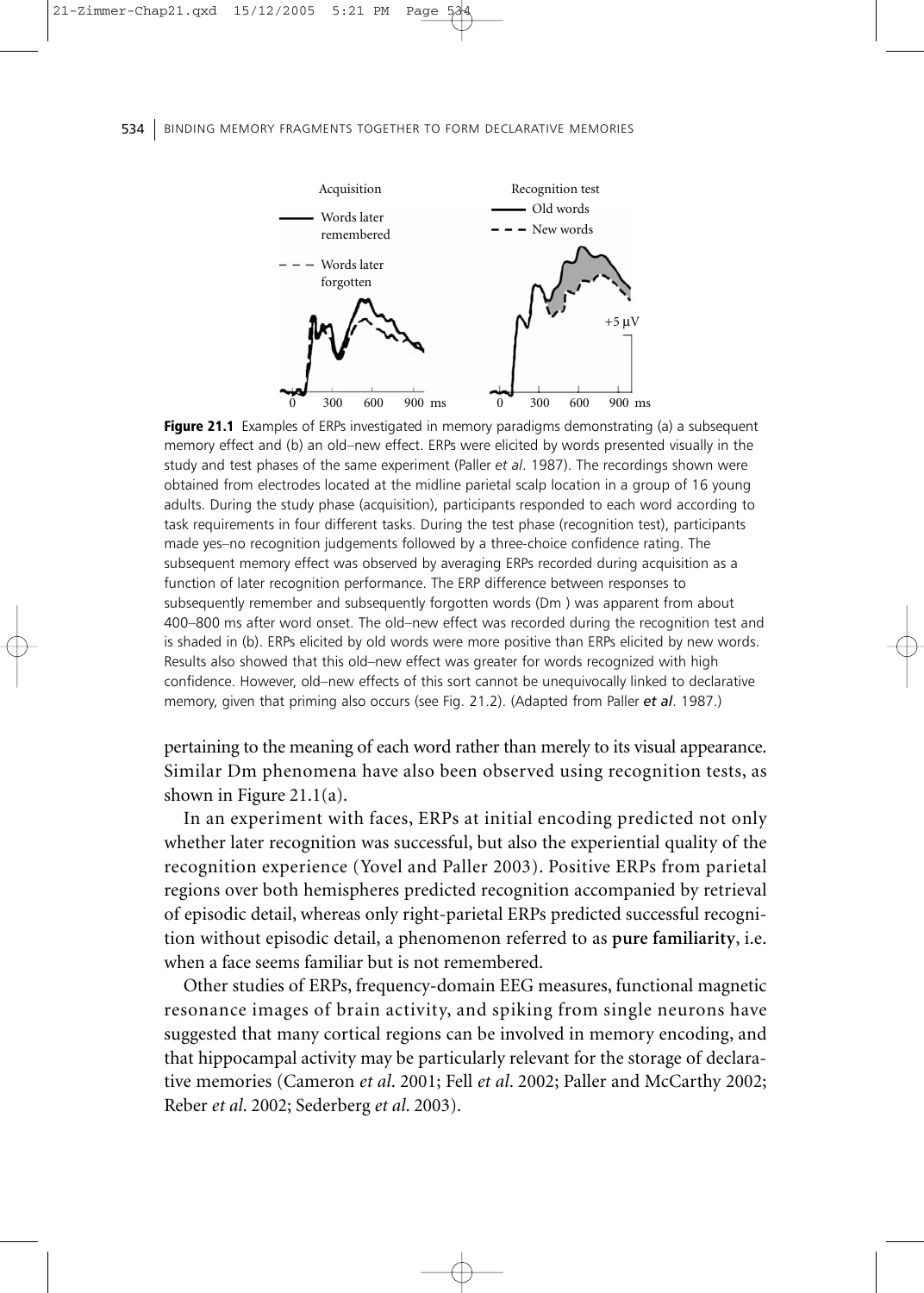Many different types of processing at encoding can promote successful memory storage. Accordingly, many avenues of investigation will be required to understand the formation and preservation of declarative memories. Measures of neural activity predictive of subsequent memory, such as Dm-recall, provide a way in to this problem, and will ultimately be most useful to the extent that connections can be built between these measures and specific neurocognitive processes. This goal will require analysing neural activity as a function of successful versus unsuccessful encoding in conjunction with experimental manipulations that systematically affect memory encoding and storage.

### Memory retrieval

The effectiveness of encoding and storage becomes evident only when stored information is subsequently accessed. In studies of retrieval, differences between ERP responses to new and old items in recognition tests have been researched in considerable detail. These so-called old–new ERP effects are generally positive shifts in ERPs to old items relative to ERPs to new items, as shown in Figure 21.1(b). Early experiments on old–new ERP effects prompted a range of conclusions without leading to consensus. In retrospect, firm interpretations were difficult because remembering in these circumstances generally involves a variety of different cognitive processes such that multiple brain potentials are produced in overlapping time intervals. As a result, functionally distinct brain signals within old–new ERP effects were difficult to isolate from one another.

For example, consider two memory phenomena that can co-occur when a person views a face: retrieval of prior episodes involving the same face, and faster or more accurate processing due to prior perceptual analysis of that same face, as indexed by the behavioural phenomenon of perceptual priming. Thus special tactics are needed to isolate ERPs associated with these different sorts of memory (Fig. 21.2). Indeed, it is notoriously difficult to prevent people from systematically recalling prior episodes when stimuli are repeated, and this incidental retrieval can contaminate neural analyses of priming.

One approach to this problem made use of a condition in which faces were encoded only to a minimal extent (Paller *et al*. 2003a). Each face was presented at a central location for 100 ms while participants were required to make a difficult visual discrimination at another location. When the face disappeared, a noise stimulus appeared centrally to limit face encoding further. On a subsequent recognition test, participants' performance was no better than would be expected if they were purely guessing. However, priming was still observed for these faces in an implicit memory test. Thus ERPs elicited by these faces were associated with priming uncontaminated by conscious remembering. Within the same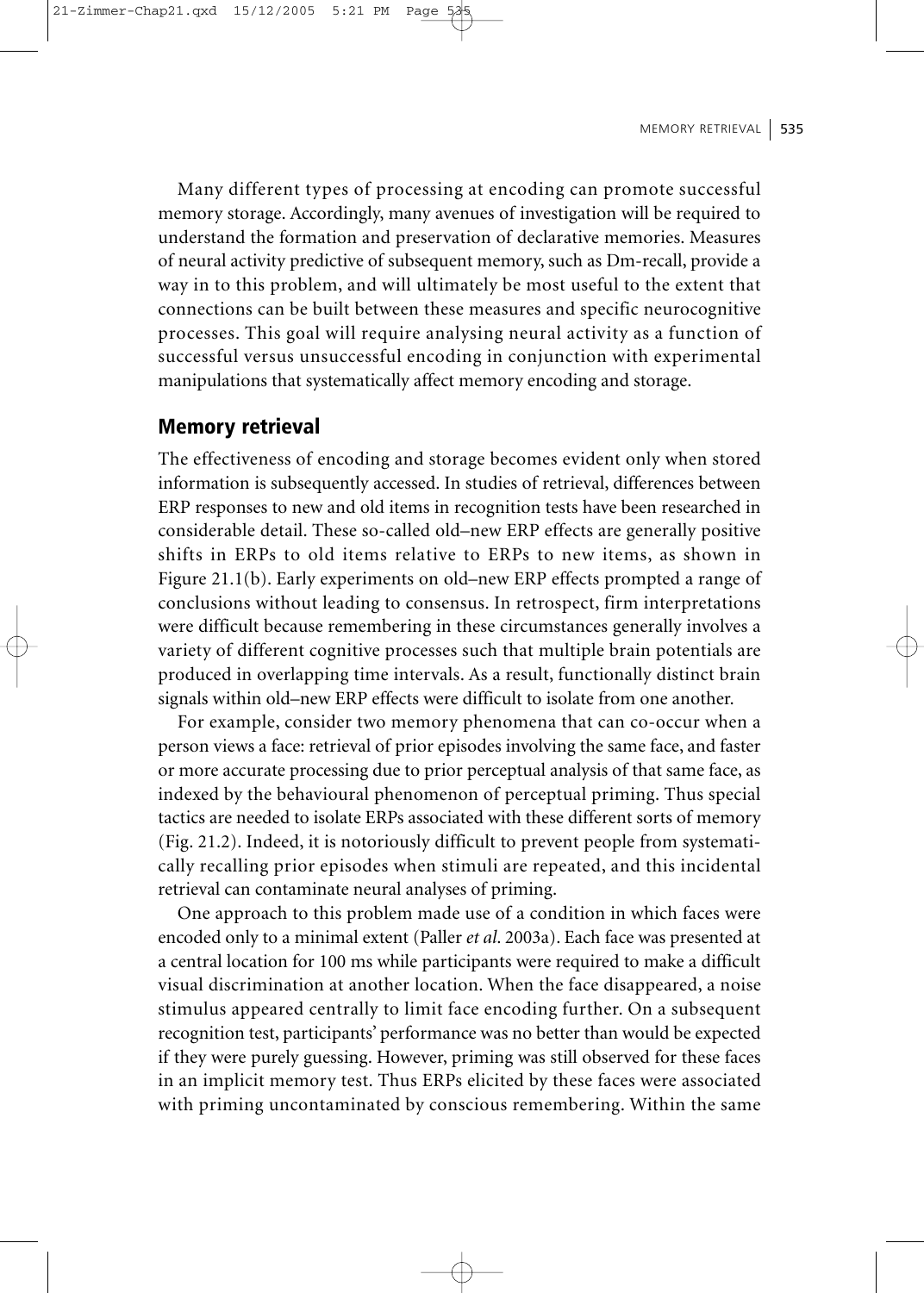

Figure 21.2 Specific electrophysiological correlates of recollection were first isolated by examining ERP old–new effects based on a study phase manipulation that dissociated priming and recollection (Paller and Kutas 1992). In general, ERP differences between old and new items cannot unequivocally be associated with declarative memory, but in the experiment conducted by Paller and Kutas (1992) two types of old items were compared to achieve this goal. Memory results were critical in showing that recall and recognition were superior for words studied in the image task compared with words studied in the letter task, whereas equivalent levels of word-identification priming were observed in these two conditions. ERP elicited during the test phase, when this priming test was given, differed very little for words that could not be identified correctly (right). However, words that participants identified (left) elicited ERPs that differed systematically between conditions. The usual old–new effect was observed, in that ERPs were more positive for old words than for new words. Importantly, the ERP difference between image task words and letter task words (two conditions with matched priming results) showed for the first time that this portion of the old–new effect beginning at a latency of 500 ms was associated specifically with declarative memory retrieval. Moreover, given that the manipulation influenced free recall performance, recollection was implicated. This ERP correlate of recollection was shown to be functionally distinct from an earlier portion of the old–new effect that was present for both types of old words and visible from 400–500 ms. Recordings shown were from midline frontal (Fz), central (Cz), and parietal (Pz) locations. (Adapted from Paller and Kutas 1992.)

experimental runs of this experiment, other faces were presented for a longer duration with no competing stimulus discrimination requirement to limit encoding; these faces were remembered well by the participants. The two conditions provide for a direct comparison between ERPs associated with conscious memory for faces and ERPs associated with priming.As illustrated in Figure 21.3, recognizing a repeated face was associated with positive ERPs at the rear of the head 400 to 800 ms after face onset (Fig. 21.3(a)), whereas priming was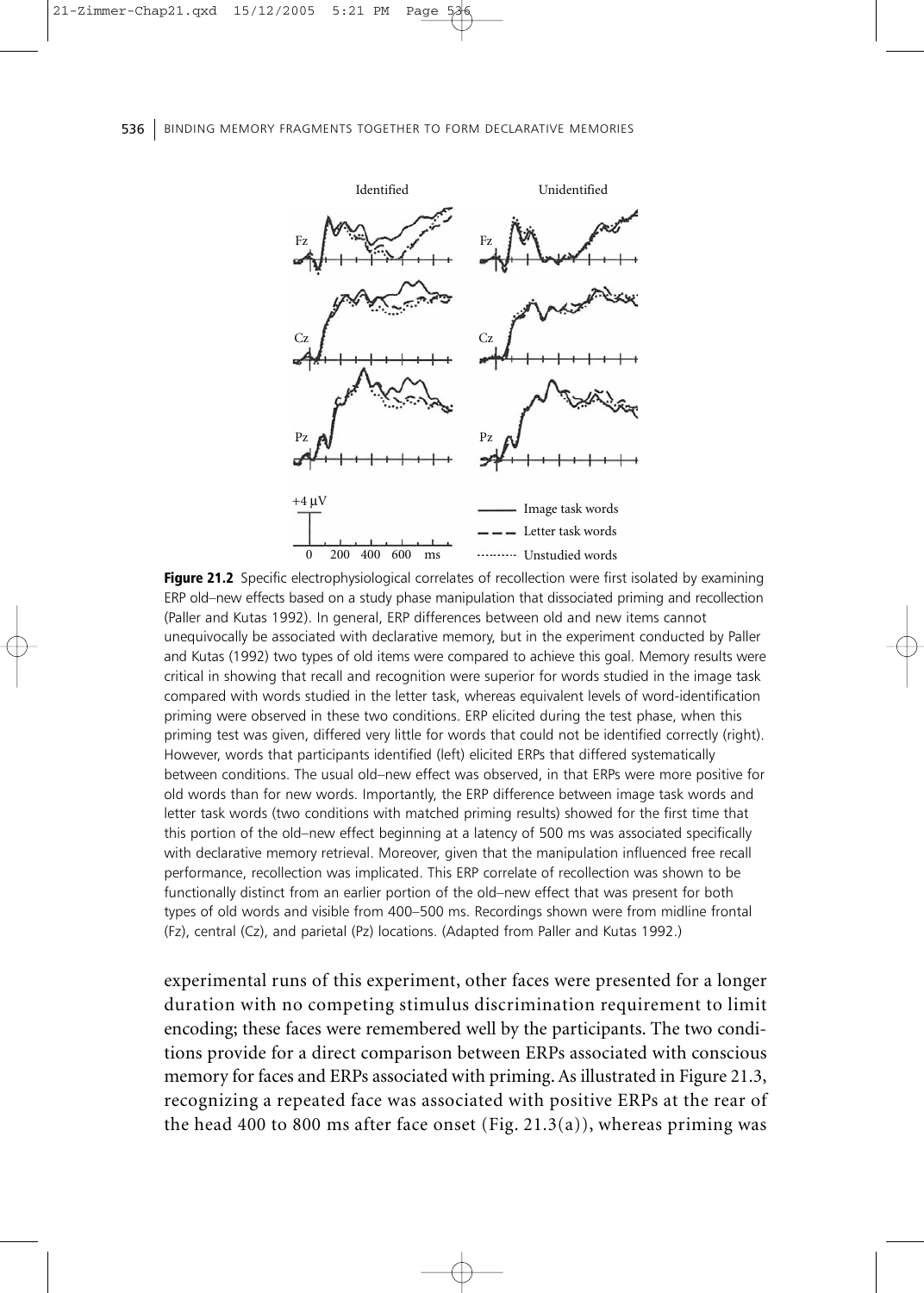

Figure 21.3 Topographic maps of brain potentials associated with different memory phenomena: (a) recollection and (b) perceptual priming in one experiment (Paller *et al*. 2003a); (c) recollection and (d) pure familiarity in another experiment (Yovel and Paller *et al*. 2004). Differences in potentials between pairs of conditions are shown on schematic heads as if viewed from above (nose at the top), interpolated from 21 scalp locations. Measurements were made over eight 100-ms intervals beginning at the time shown below each map, where time 0 is the time of stimulus onset. Thus each panel shows potential differences for eight time intervals, arranged like a stopwatch that runs for 800 ms. Potentials are displayed according to a different microvolt scale in each panel, together with isopotential lines. In all panels, the largest differences are signified by the lightest colours (yellow and white). Polarity is negative only in (b), and values beyond the negative range of the scale in the 700–800 ms map in (d) are shown as black. In one experiment (Paller *et al*. 2003a), subtractions were computed to isolate potentials associated with (a) recollection prompted by faces and (b) perceptual priming with faces. The two contrasts were between remembered faces and new faces, and between primed but forgotten faces and new faces, respectively. Quite different electrical signals were observed; priming was associated with negativity at 200–400 ms towards the front of the head, whereas recollection was associated with positivity at 400–800 ms towards the rear of the head. In the other experiment (Yovel and Paller 2004), subtractions were computed to isolate potentials associated with (c) recollection and (d) pure familiarity for faces. These two contrasts were between faces remembered with associative information and new faces, and between faces recognized without episodic retrieval and new faces, respectively. Electrical signals of pure familiarity did not resemble electrical signals of face priming, but rather seemed like reduced-amplitude versions of signals of face recollection. (Adapted from Paller *et al*. 2003a; Paller 2004; Yovel and Paller 2004.)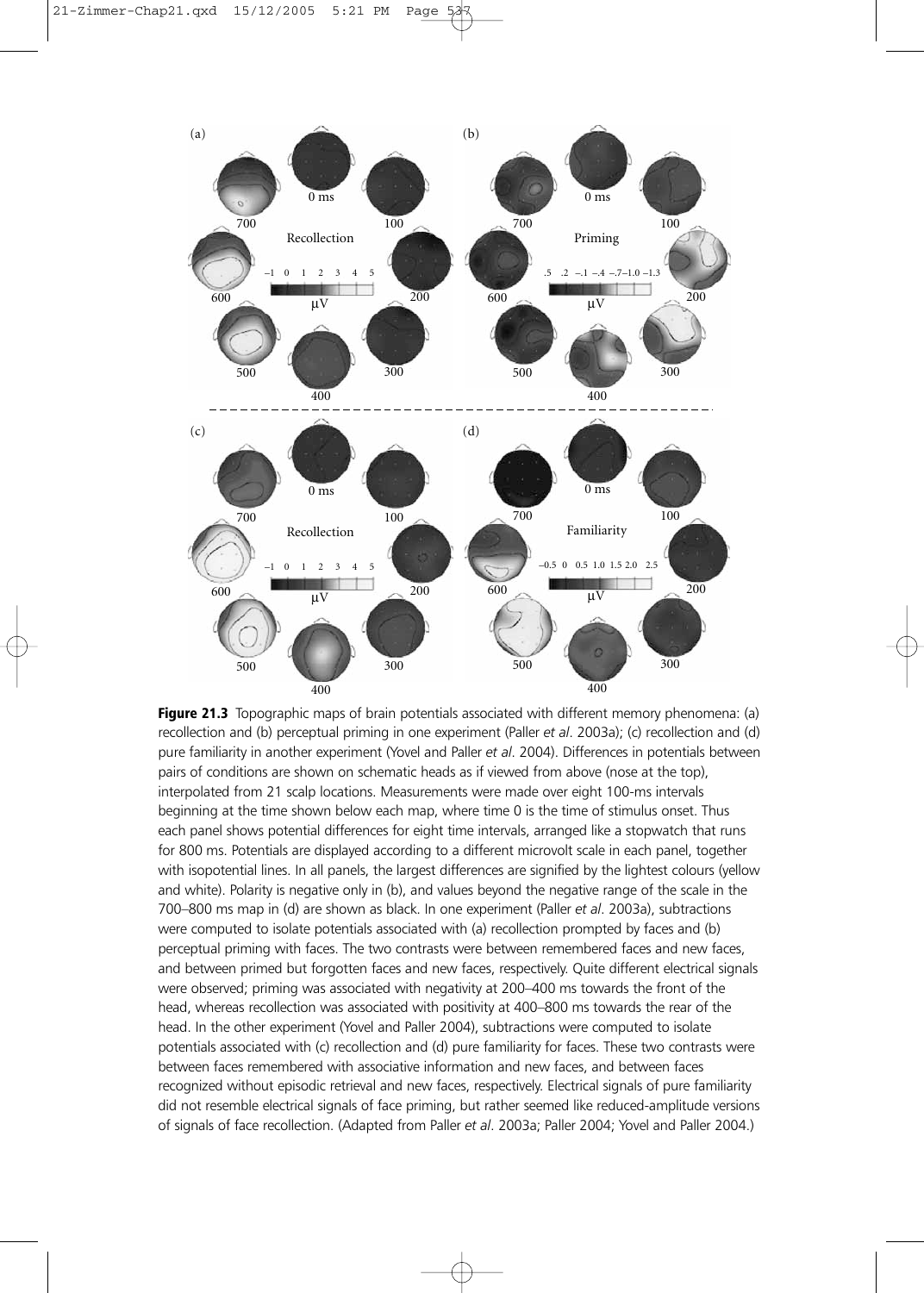associated with negative ERPs at the front of the head, particularly on the right side 200 to 400 ms after face onset (Fig. 21.3(b)).

In another experiment we used a different strategy to isolate signals associated with face recollection (Paller *et al*. 1999). At encoding, participants attempted to memorize 20 faces accompanied by a spoken vignette (to simulate actually meeting the individual pictured) and were told to forget 20 other faces. One vignette, for example, was: 'I'm Alison; I won the Boston Marathon twice.' Later recognition was superior for the former compared with the latter faces, but the magnitude of priming observed during implicit memory testing was the same for the two groups of faces. In the implicit memory test face identification was made difficult by obscuring portions of each face with superimposed black pixels. In order to perform the famous–non-famous face discriminations required in this test, face identification was required, and prior exposure to a face presumably facilitated the processing of these partially obscured faces. Priming effects were observed as both faster response times and high response accuracy for faces repeated from the encoding phase compared with new faces. Therefore comparing ERPs for the two kinds of repeated faces revealed a neural signal of face recollection uncontaminated by face priming. This neural signal of recollection bore a strong resemblance to the spatiotemporal electrical patterns associated with face recollection in other studies (e.g. Fig. 21.3(a)). Analogous results have been obtained using verbal stimuli to obtain ERP correlates of recollection cued by words, as shown in Figure 21.2.

In one follow-up study using ERP and functional MRI methods in different groups of subjects, a contrast between remembered faces learned with a spoken vignette and new faces revealed left hippocampal, cortical (left insula and left temporal), and cerebellar activity (Paller *et al*. 2003b). Another experiment juxtaposed electrical signals of remembering a face *per se* and remembering a face together with corresponding biographical facts learned at encoding (Paller et al. 2000), such as the name Alison and the winning of the Boston Marathon. Brain activity was observed over posterior brain regions in both situations, whereas additional activity that was slightly more anterior was observed only when biographical retrieval occurred. Recalling person-specific information, as in the latter case, is dependent on a very high degree of binding, as diverse types of information must be linked together, and thus is perhaps a prototypical example of the sort of declarative memory retrieval that would naturally give rise to conscious recollection.

### Awareness of remembering

Despite the strong connection between declarative memory and the experience of remembering, these phenomena need not always occur together. Declarative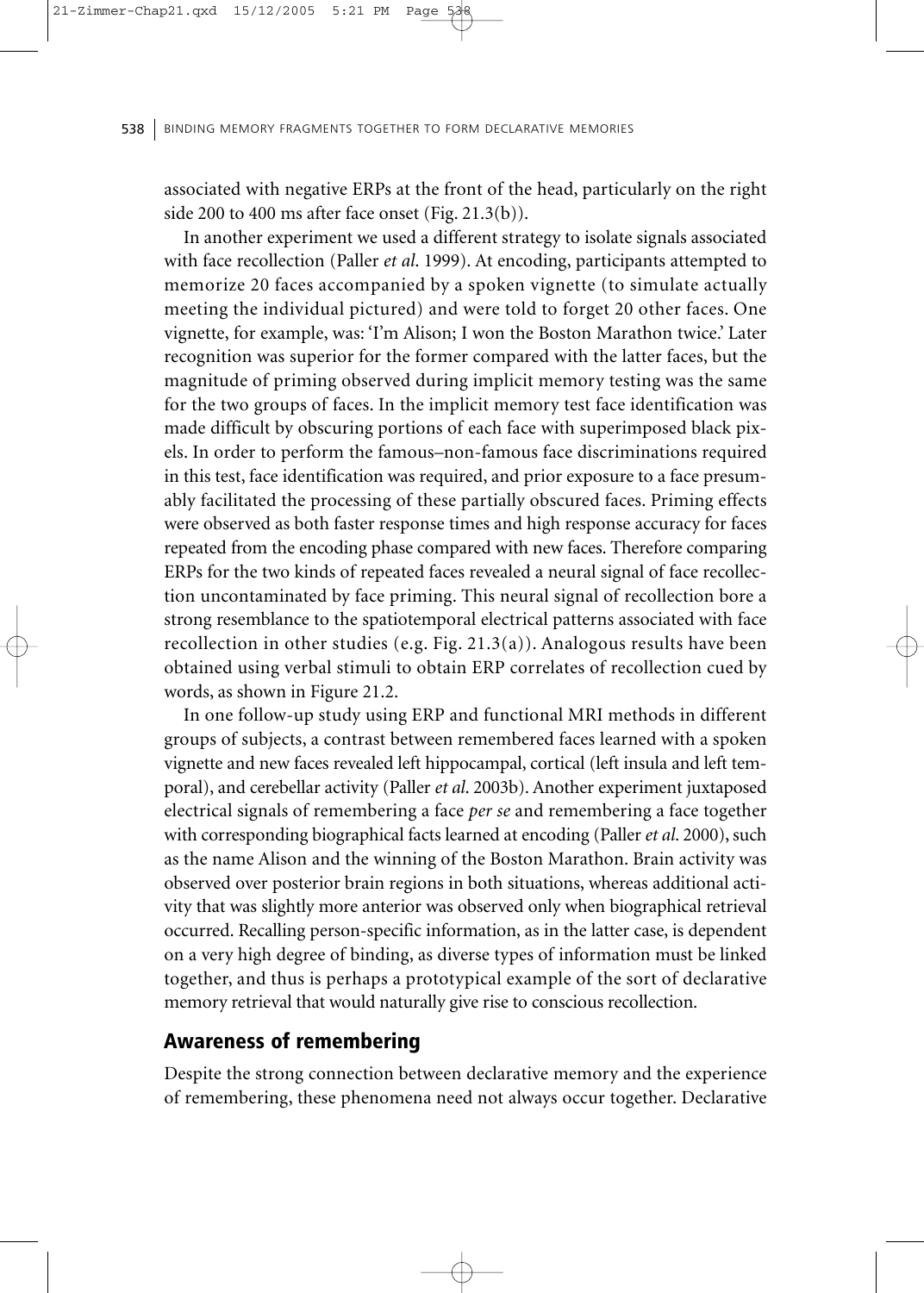memory provides some of the necessary precursors at memory retrieval, but it is not sufficient to produce the awareness of remembering. Rather, conscious memory depends on a further inference—the explicit idea that the current contents of consciousness are derived from memory retrieval.

Thus dysfunctional cross-cortical storage in amnesia has an indirect impact on awareness of remembering. A strong and rather selective disruption of declarative memory will also disrupt awareness of remembering because memory for the spatiotemporal context of an episode is a critical factor that can help one to infer that a memory for a prior event has been retrieved (Johnson and Chalfonte 1994). This function falls within the aforementioned category of prefrontal functions that contribute to memory retrieval, together with strategic search, evaluation, and working memory (or 'working-with-memory' (Moscovitch 1992)). Indeed, frontal brain potentials associated with retrieval functions have been identified in many studies (Ranganath and Paller 1999; Rugg and Wilding 2000).

Thus neural signals of memory must be evaluated with respect to the possibility that declarative memory retrieval need not necessarily give rise to awareness of remembering. Sometimes a stimulus can seem familiar even in the absence of conscious remembering. This experience is called pure familiarity. The epitome of a pure familiarity experience is the so-called butcher-on-the-bus phenomenon (Mandler 1980), which is when one believes that a person is familiar (often upon seeing their face in an atypical context) while failing to recall any information whatsoever about that person. Indeed, when the butcher is encountered in the context of a bus, very few clues are available concerning the identity of the butcher compared with those typically present when the butcher is encountered in the butcher's shop.

Particularly informative results were obtained by comparing circumstances when a face provoked a full-blown recollective experience driven by remembering contextual features associated with that face with circumstances when a face provoked the unsubstantiated impression of memory known as pure familiarity (Yovel and Paller 2004). In comparison with the electrical signals associated with face-induced recollection (Fig. 21.3(c)), electrical signals associated with pure familiarity with faces (Fig. 21.3(d)) were similar but exhibited reduced amplitudes. Notably, electrophysiological correlates of pure familiarity with faces and of priming with faces (Fig.  $21.3(d)$  and Fig.  $21.3(b)$ , respectively) were highly divergent, consistent with the notion that familiarity is not a straightforward outcome of priming, despite superficial similarities between familiarity and priming. Pure familiarity can instead be conceived of as a result of limited stimulus recognition without contextual retrieval adequate for triggering episodic recollection.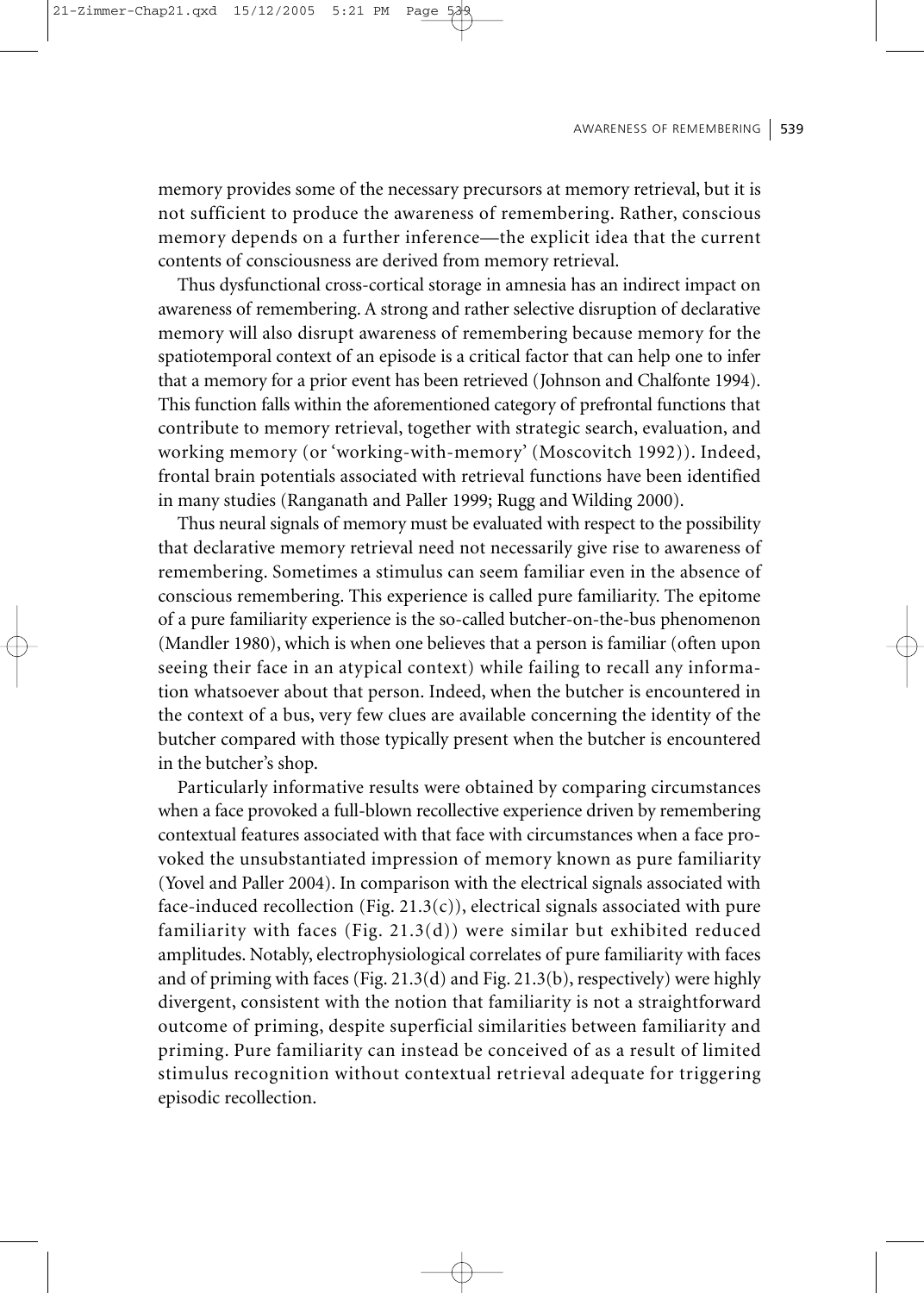### Border areas of declarative memory

Current theories of memory address a variety of memory phenomena and their neural implementation, but many questions remain open. Some subtle but critical questions concern memory phenomena at the border between declarative and non-declarative memory, such as some subtypes of priming. If amnesia fundamentally entails a disruption of memory functions dependent upon crosscortical storage, as proposed, priming should remain preserved only if mediated within single neocortical zones.

**Conceptual priming** is one subtype of priming that deserves further study; it is believed to arise from altered representations of the meaning of a stimulus rather than merely the physical features of a stimulus. Conceptual priming can cross stimulus domains, such as when hearing a word primes its meaning so as to facilitate processing of that meaning when subsequently reading that word, or when reading the name of a famous person primes knowledge of their identity so as to facilitate processing of person identity when subsequently viewing that person's face. Indeed, a putative electrical signal of conceptual priming with words has been identified and shown to be preserved in patients with deficient declarative memory (Olichney *et al*. 2000; see also Yovel and Paller 2004). This signal may reflect a component of exactly the type of memory that allows amnesic patients to engage fully in complex conversations, all the while maintaining their comprehension abilities and focus on the topic at hand.

The neural processing responsible for conceptual priming is not well understood. Moreover, it may be useful to assume that there are multiple types of conceptual priming. For example, conceptual priming may in some circumstances reflect activation of the representation of the meaning of a word, in which case it is plausible that such a representation may be instantiated entirely within the neurons of a discrete neocortical zone. Likewise, in some cases new associations may be learned to the point where relevant information takes the form of a unitized representation dependent on a single neocortical zone. On the other hand, there may be many cases when conceptual priming depends on links among multiple neocortical zones, such as when very different types of perceptual objects are associated with one another. According to the present account, priming in such circumstances would be expected to depend on hippocampal processing and to be impaired in amnesic patients. Testing these predictions empirically will not be easy, but doing so will have important theoretical implications and thus may help to advance our understanding of the neural substrates of memory.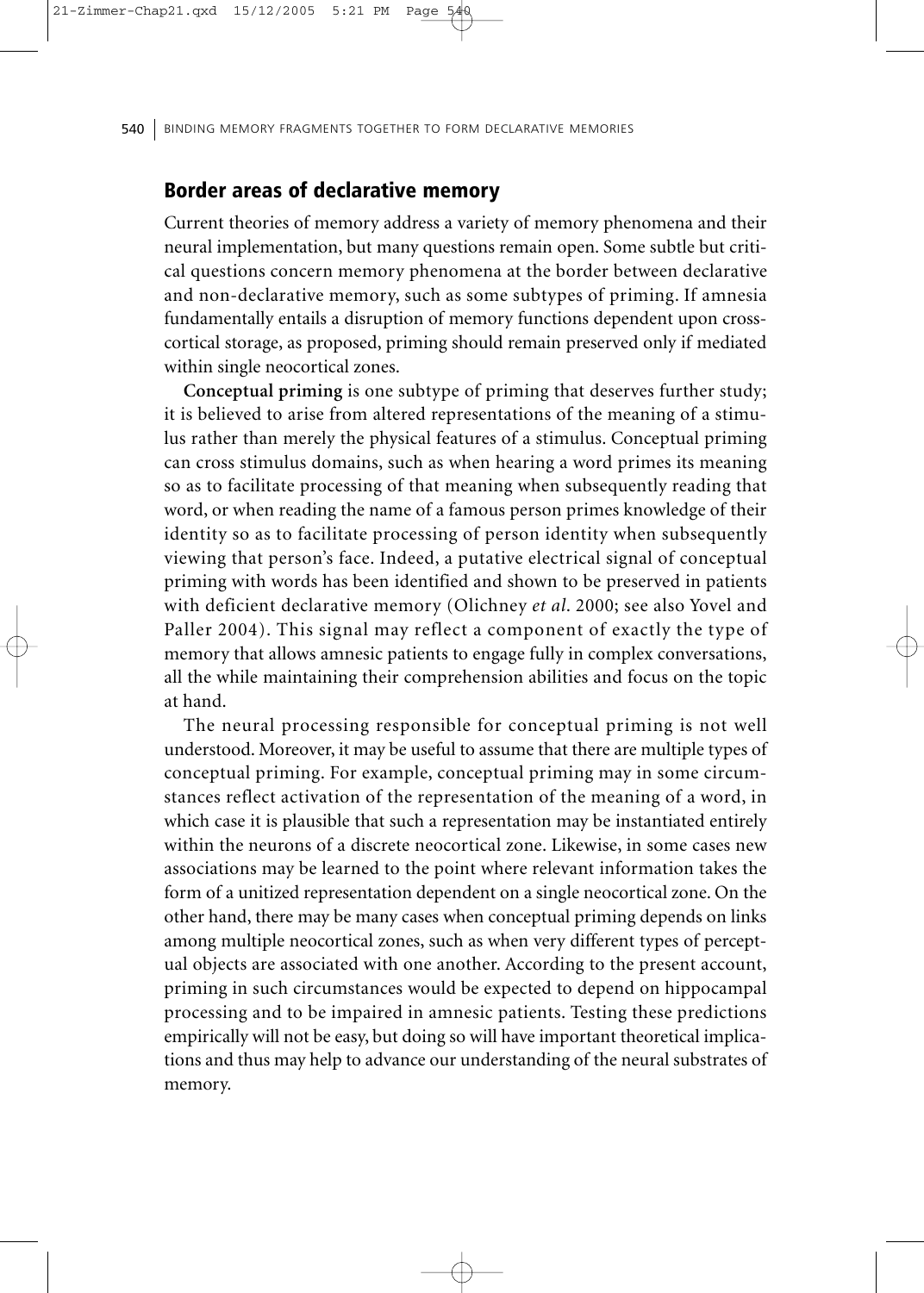# Conclusions

We now have the ability to record neural signals associated with several of the many processes that contribute to declarative and non-declarative memory. These neural signals provide a vital window on the physiology of memory that will become increasingly important for further explorations of the neurocognitive substrates of remembering.

Therefore future efforts should be aimed at elucidating exactly how declarative memory differs from priming and other types of non-declarative memory. What is unique about declarative encoding, storage, and retrieval? What memory processes support priming when is it preserved in amnesia, and how do they differ from those that support declarative memory? Does remembering in the absence of contextual retrieval, as exemplified by pure familiarity experiences, rely on any memory processing in common with priming, or is it more closely allied with declarative memory? What processing underlies priming phenomena that are impaired in amnesia, and what might this processing have in common with declarative memory?

A promising strategy to promote progress on these and related issues is to isolate and characterize neurophysiological events specifically responsible for memory functions. A variety of techniques for measuring brain activity can be used together to study human memory and memory disorders, and to provide data needed to advance and refine neurobiological hypotheses concerning memory, such as those outlined above. This approach may also lead to an eventual understanding of how neurocognitive processing gives rise to the conscious experience of remembering. We might thereby obtain a modicum of insight into the neurocognitive substrates of human awareness in general—a supreme challenge that has historically remained out of the reach of humankind but which now appears to be gradually yielding to determined scientific pursuit.

# Acknowledgements

Portions of this chapter were extracted or adapted with permission from a paper published in *Current Directions in Psychological Science* (Paller 2004). Research support from the US National Institutes of Health is gratefully acknowledged.

#### **References**

- **Cameron, K.A., Yashar, S., Wilson, C.L., and Fried, I.** (2001). Human hippocampal neurons predict how well word pairs will be remembered. *Neuron*, **30**, 289–298.
- **Eichenbaum, H. and Cohen, N.J.** (2001). *From Conditioning to Conscious Recollection: Memory Systems of the Brain*. New York: Oxford University Press.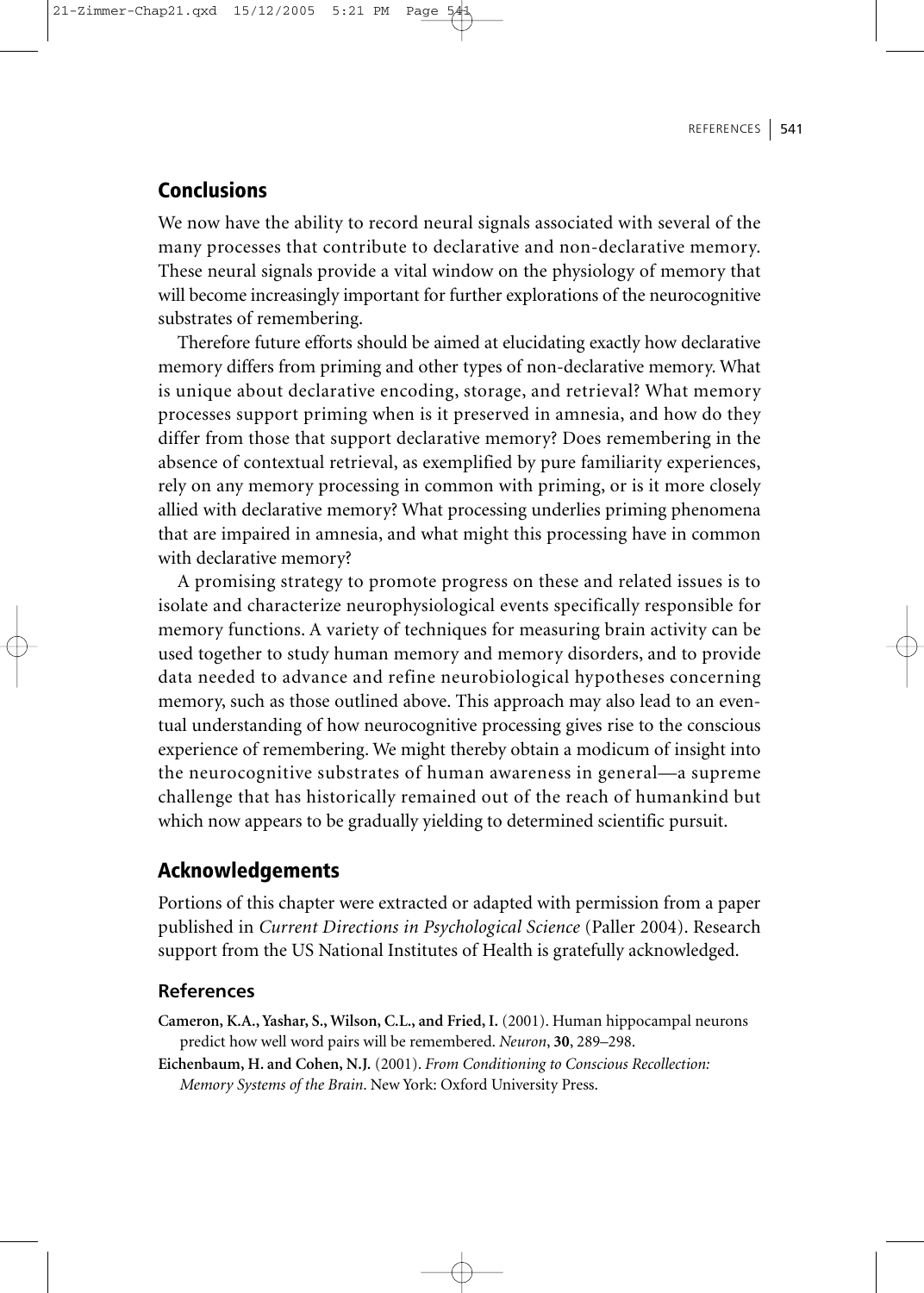- 542 BINDING MEMORY FRAGMENTS TOGETHER TO FORM DECLARATIVE MEMORIES
	- **Fell, J, Klaver, P., Elger, C.E. and Fernandez, G.** (2002). The interaction of rhinal cortex and hippocampus in human declarative memory formation. *Reviews in the Neurosciences*, **13**, 299–312.
	- **Fernandez, G., Effern,A., Grunwald, T.,** *et al***.** (1999). Real-time tracking of memory formation in the human rhinal cortex and hippocampus. *Science*, **285**, 1582–1585.
	- **Fernandez, G., Klaver, P., Fell, J., Grunwald, T., and Elger, C.E.** (2002). Human declarative memory formation: segregating rhinal and hippocampal contributions. *Hippocampus*, **12**, 514–519.
	- **Friedman, D. and Johnson, R., Jr** (2000). Event-related potential (ERP) studies of memory encoding and retrieval: a selective review. *Microscopy Research and Technique*, **51**, 6–28.
	- **Gonsalves, B. and Paller, K.A.** (2000). Neural events that underlie remembering something that never happened. *Nature Neuroscience*, **3**, 1316–1321.
	- **Johnson, M.K. and Chalfonte, B.L.** (1994). Binding complex memories: the role of reactivation and the hippocampus. In *Memory Systems 1994* (ed D.L. Schacter and E. Tulving). Cambridge, MA: MIT Press, pp. 311–350).
	- **Mandler, G.** (1980). Recognizing: the judgment of previous occurrence. *Psychological Review*, **87**, 252–271.
	- **Maquet, P., Smith, S., and Stickgold, R. (ed)** (2003). *Sleep and Brain Plasticity*. New York: Oxford University Press.
	- **Mecklinger, A.** (2000). Interfacing mind and brain: a neurocognitive model of recognition memory. *Psychophysiology*, **37**, 565–582.
	- **Moscovitch, M.** (1992). Memory and working-with-memory: a component process model based on modules and central systems. *Journal of Cognitive Neuroscience*, **4**, 257–267.
	- **Munte, T.F., Urbach, T.P., Düzel, E., and Kutas, M.** (2000). Event-related brain potentials in the study of human cognition and neuropsychology. In *Handbook of Neuropsychology*, Vol. 1 (ed F. Boller, J. Grafman, and G. Rizzolatti). Amsterdam: Elsevier, pp. 139–234.
	- **Olichney, J.M.,Van Petten, C., Paller, K.A., Salmon, D.P., Iragui,V.J., and Kutas, M.** (2000). Word repetition in amnesia: electrophysiological measures of impaired and spared memory. *Brain*, **123**, 1948–1963.
	- **Paller, K.A.** (1990). Recall and stem-completion priming have different electrophysiological correlates and are modified differentially by directed forgetting. *Journal of Experimental Psychology: Learning, Memory and Cognition*, **16**, 1021–1032.
	- **Paller, K.A.** (1997). Consolidating dispersed neocortical memories: the missing link in amnesia. *Memory*, **5**, 73–88.
	- **Paller, K.A.** (2000). Neural measures of conscious and unconscious memory. *Behavioural Neurology*, **12**, 127–141.
	- **Paller, K.A.** (2002). Cross-cortical consolidation as the core defect in amnesia: prospects for hypothesis-testing with neuropsychology and neuroimaging. In *Neuropsychology of Memory* (3rd edn) (ed L.R. Squire and D.L. Schacter). New York: Guilford Press, pp. 73–87).
	- **Paller, K.A.** (2004). Electrical signals of memory and of the awareness of remembering. *Current Directions in Psychological Science*, **13**, 49–55.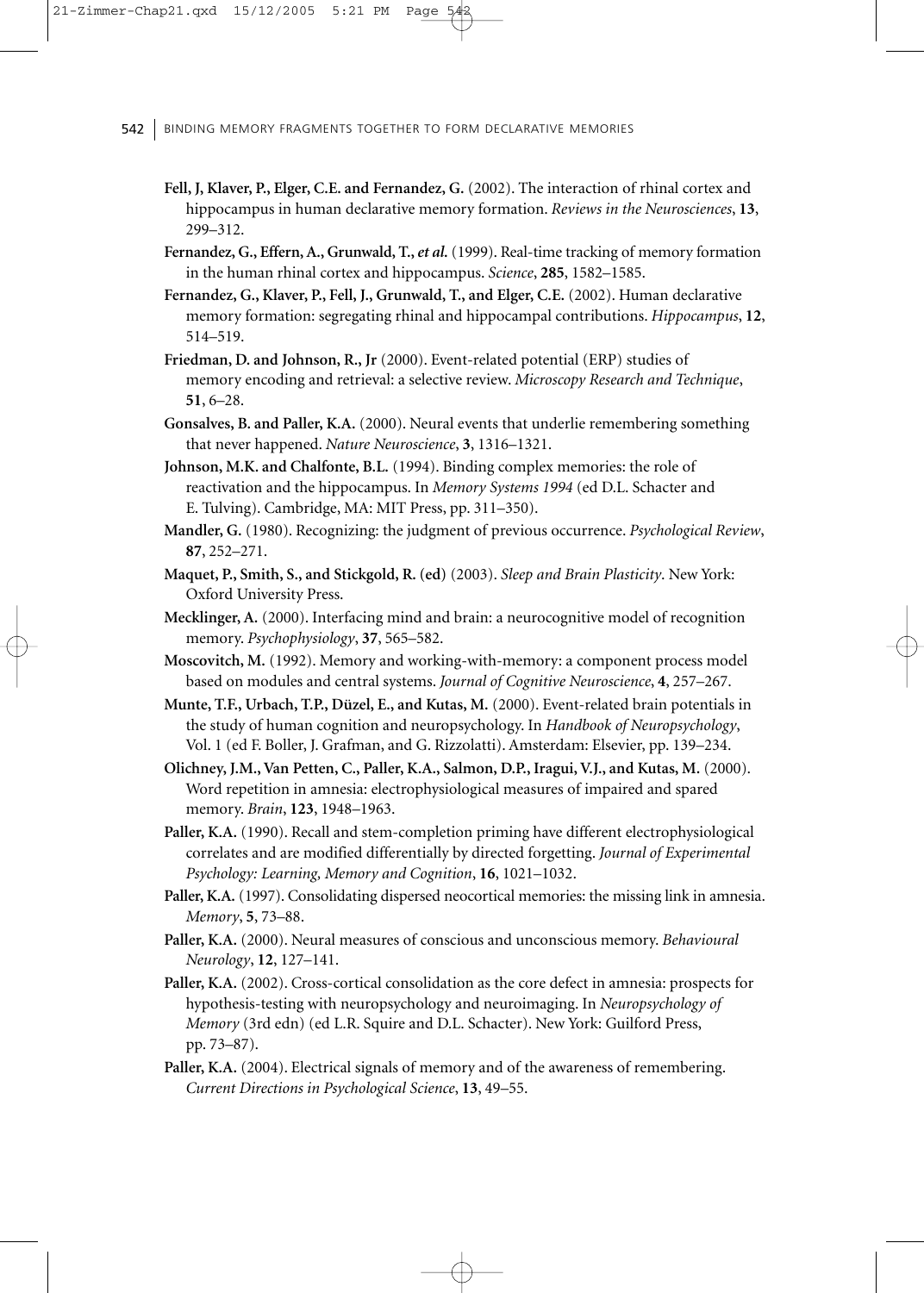#### REFERENCES  $\vert$  543

**Paller, K.A. and Kutas, M.** (1992). Brain potentials during memory retrieval: neurophysiological indications of the distinction between conscious recollection and priming. *Journal of Cognitive Neuroscience*, **4**, 375–391.

- **Paller, K.A. and McCarthy, G.** (2002). Field potentials in the human hippocampus during the encoding and recognition of visual stimuli. *Hippocampus*, **12**, 415–420.
- **Paller, K.A. and Voss J** (2004). Memory reactivation and consolidation during sleep. *Learning and Memory*, **11**, 655–660.
- **Paller, K.A. and Wagner, A.D.** (2002). Observing the transformation of experience into memory. *Trends in Cognitive Sciences*, **6**, 93–102.
- **Paller, K.A., Kutas, M., and Mayes,A.R.** (1987). Neural correlates of encoding in an incidental learning paradigm. *Electroencephalography and Clinical Neurophysiology*, **67**, 360–371.
- **Paller, K.A., Bozic,V.S., Ranganath, C., Grabowecky, M., and Yamada, S.** (1999). Brain waves following remembered faces index conscious recollection. *Cognitive Brain Research*, **7**, 519–531.
- **Paller, K.A., Gonsalves, B., Grabowecky M., Bozic,V.S., and Yamada, S.** (2000). Electrophysiological correlates of recollecting faces of known and unknown individuals. *NeuroImage*, **11**, 98–110.
- **Paller, K.A., Hutson, C.A., Miller, B.B., and Boehm, S.G.** (2003a). Neural manifestations of memory with and without awareness. *Neuron*, **38**, 507–516.
- **Paller, K.A., Ranganath, C., Gonsalves, B.,** *et al***.** (2003b). Neural correlates of person recognition. *Learning and Memory*, **10**, 253–260.
- **Ranganath, C. and Paller, K.A.** (1999). Frontal brain potentials during recognition are modulated by requirements to retrieve perceptual detail. *Neuron*, **22**, 605–613.
- **Reber, P.J., Siwiec, R.M., Gitelman, D.R., Parrish. T.B., Mesulam, M.-M., and Paller, K.A.** (2002). Neural correlates of successful encoding identified using functional magnetic resonance imaging. *Journal of Neuroscience*, **22**, 9541–9548.
- **Rugg, M.D. and Wilding, E.L.** (2000). Retrieval processing and episodic memory. *Trends in Cognitive Science*, **4**, 108–115.
- **Schacter, D.L.** (1996). *Searching for Memory: The Brain, the Mind, and the Past*. New York: BasicBooks.
- **Schacter, D.L. and Tulving E. (ed)** (1994). *Memory Systems 1994*. Cambridge, MA: MIT Press.
- **Sederberg, P.B., Kahana, M.J., Howard, M.W., Donner, E., and Madsen, J.R.** (2003). Theta and gamma oscillations during encoding predict subsequent recall. *Journal of Neuroscience*, **23**, 10809–10814.
- **Squire, L.R.** (1987). *Memory and Brain*. New York: Oxford University Press.
- **Squire, L.R. and Kandel, E.R.** (1999). *Memory: From Mind to Molecules*. New York: Scientific American Library.
- **Squire, L.R. and Schacter, D.L. (ed)** (2002). *Neuropsychology of Memory* (3rd edn). New York: Guilford Press.
- **von Stein, A., Rappelsberger, P., Sarnthein, J., and Petsche, H.** (1999). Synchronization between temporal and parietal cortex during multimodal object processing in man. *Cerebral Cortex*, **9**, 137–150.